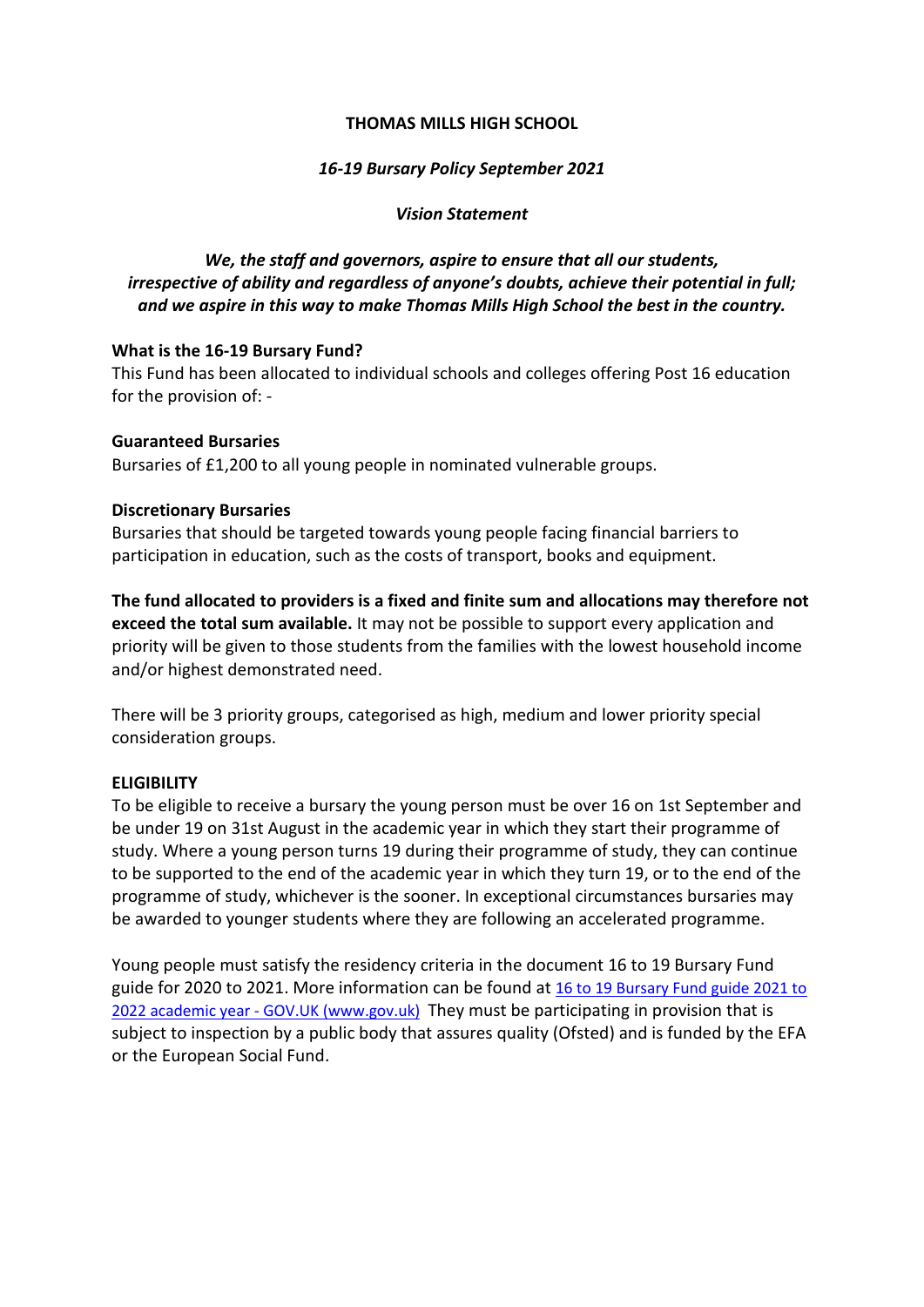## **High Priority Group 1**

Students aged under 19 on 31/08/21 and who fall into one of the following categories:

Are currently in care (as defined by social services)

Are leaving or have recently left care

Are in receipt of Income Support in their own right.

Are disabled and in receipt of both Employment Support Allowance and Disability Living Allowance

Proof of entitlement (original documentation) will be required and copies will be kept on file.

Eligible students will be guaranteed a £1200 bursary

The payment of the guaranteed bursary will be paid directly to the student in the following instalments:

First half-termly payment of £400 payable after six weeks from the commencement of the programme of study.

Four further half termly payments of £200 at the end of each half term.

(In the case of extreme hardship, consideration will be given for payment in advance of the qualifying six-week period at the discretion of the Head of Sixth Form)

## *Financial support is dependent upon the student meeting attendance, punctuality, behaviour and academic attainment and application criteria and subject to regular review.*

#### **Medium Priority Group 2**

The student is eligible for a free school meal

Proof of entitlement, Confirmation from the Local Authority of entitlement to Free School Meals (original documentation) will be required and copies will be kept on file.

A bursary of up to £550 will be awarded to young people in receipt of free school meals.

The discretionary bursary will be paid by directly to the student in the following instalments: First half-termly payment of up to £150 payable after six weeks from the commencement of the programme of study.

Four further half termly payments of up to £100 at the end of each half term.

Amounts paid will be subject to the number of students in the category and the availability of funds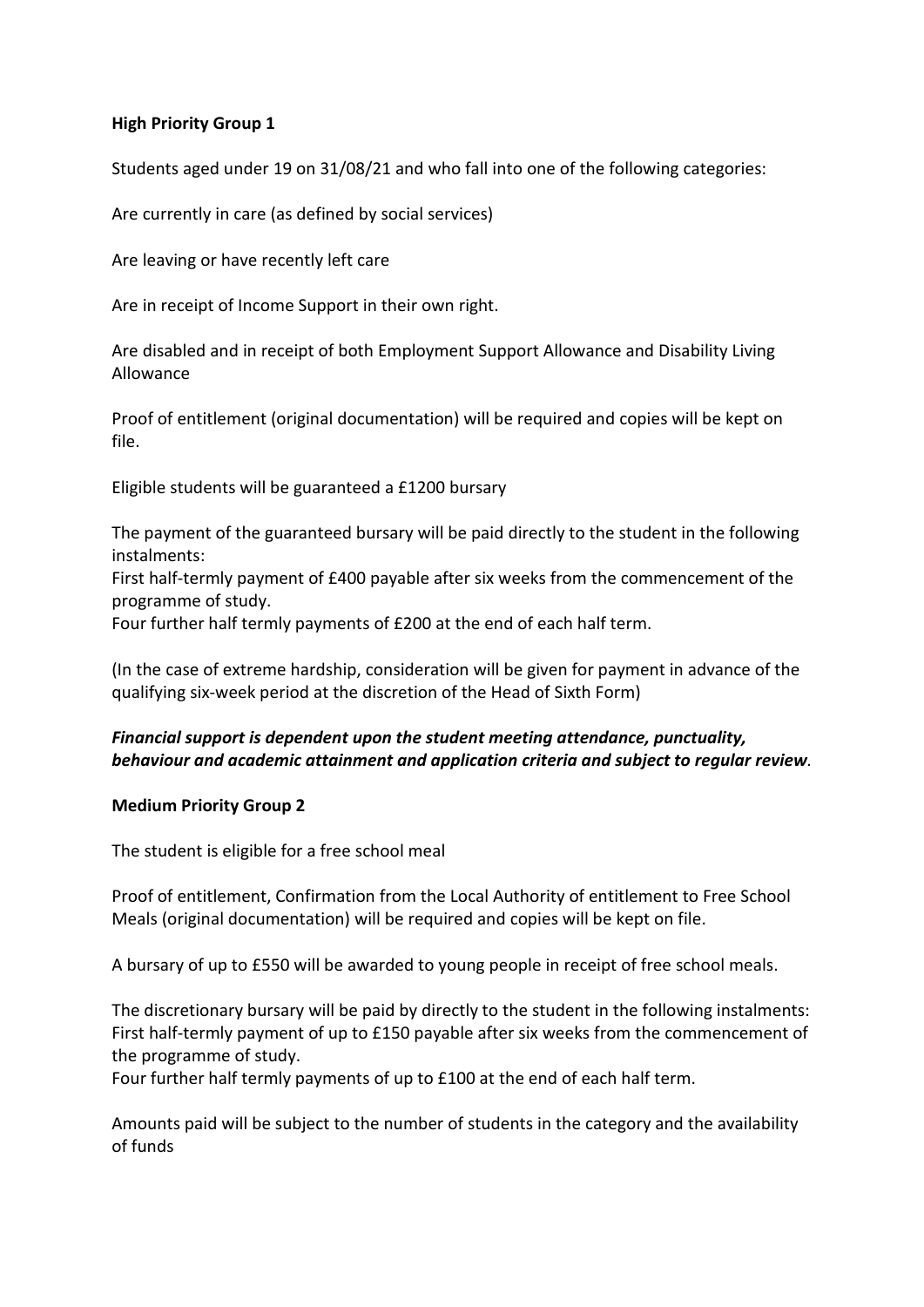(In the case of extreme hardship, consideration will be given for payment in advance of the qualifying six-week period at the discretion of the Head of Sixth Form)

## *Financial support is dependent upon the student meeting attendance, punctuality, behaviour and academic attainment and application criteria and subject to regular review.*

## **Lower Priority Group 3**

In the event of funding remaining within the school's Bursary Fund allocation once all Priority 1 and 2 awards have been made, awards of up to £550 will be made to students of families with an annual household income of up to £21,000, and awards of up to £250 to students of families with an annual household income £21,000-£26,000.

Eligible students in this group may apply to the 16–19 Bursary Fund for a contribution towards items such as: -

The cost of school transport, essential course equipment, trips, and course materials, UCAS fees

This may be a one-off payment for specific items or a cash bursary for support, according to need. Amounts paid will be subject to the number of students in the category and the availability of funds. Priority will be given to those students in the lower income group in the first instance.

Bursary payments will be made directly to the student concerned.

Proof of lower income entitlement (original documentation) will be required and copies will be kept on file.

## *Financial support is dependent upon the student meeting attendance, punctuality, behaviour and academic attainment and application criteria and subject to regular review.*

#### **Applications Process**

All students joining or continuing within the school's Sixth Form at the start of September will be given a Bursary Award explanatory letter. Eligible students will need to complete and submit their applications to the Sixth Form Office **by no later than Friday 24 September 2021**.

The school will endeavour to assess all applications received at the earliest opportunity with Priority 1 and 2 applicants being notified of the outcome 15 October 2021. Verifying the eligibility of all applicants is an integral feature of the assessment process. For Priority 1 applicants this will entail obtaining original documentation from applicants setting out the benefits they receive or written confirmation of their current or previous looked-after status from the Local Authority which looks after them or provides their leaving care needs. Priority 2 verification can be achieved without student involvement as the Local Authority provides the school with confirmation of all students granted Free School Meals.

The Priority 3 assessment process is likely to take slightly longer as proof of eligibility will be required, which will not be sought until after the extent of any remaining funding has been